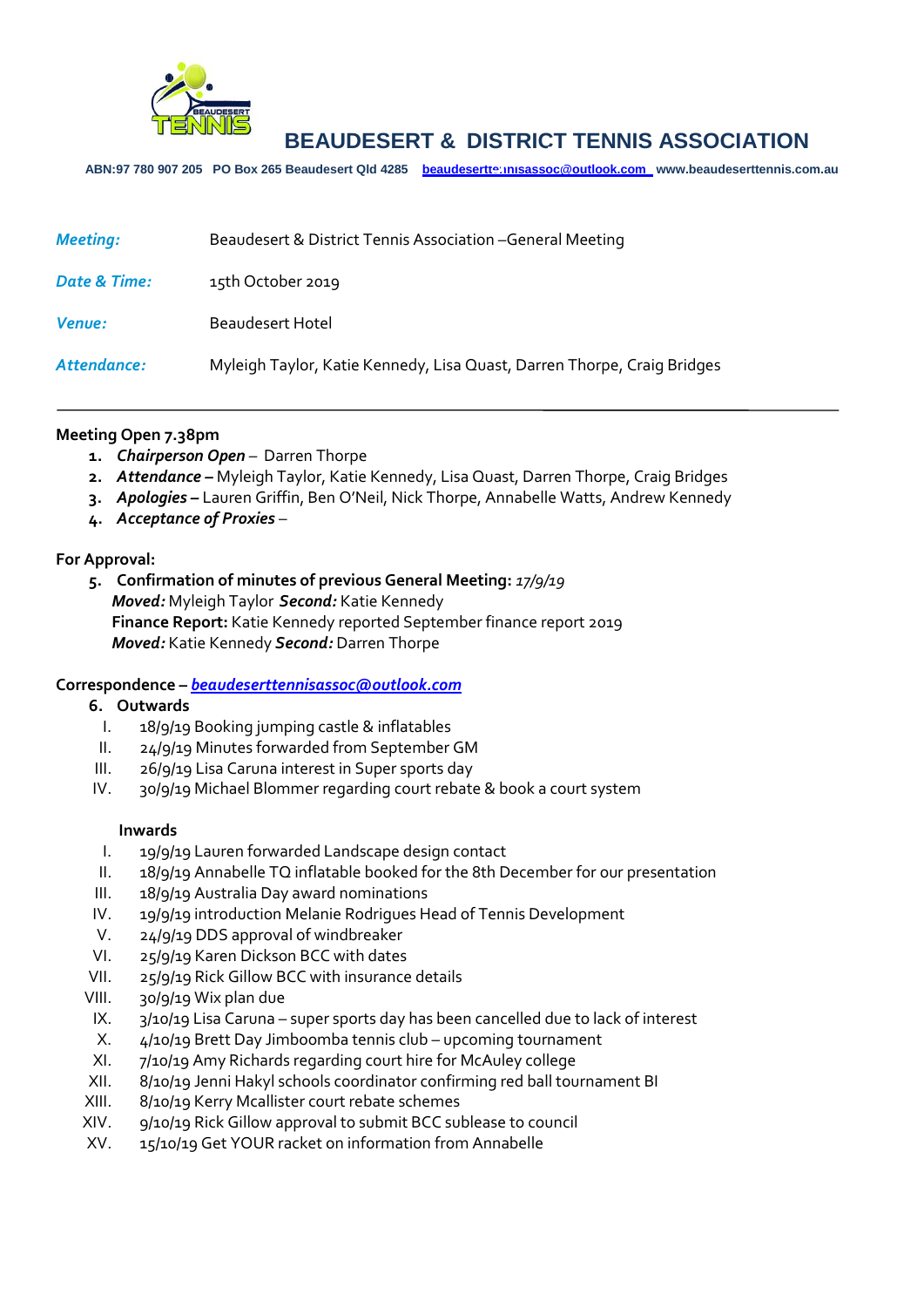

**BEAUDESERT & DISTRICT TENNIS ASSOCIATION**

**ABN:97 780 907 205 PO Box 265 Beaudesert Qld 4285 [beaudeserttennisassoc@outlook.com](mailto:beaudeserttennisassoc@outlook.com) www.beaudeserttennis.com.au**

#### **For Discussion Business arising from Minutes of previous General Meeting:** *17th September 2019* I. **Coaching agreement –** Has been signed & filled II. **Selwyn park committee meeting** – still to confirm III. **Janette Life member details** – Myleigh will invite and ask to present a tropy IV. **Plan for landscaping front entrance** – Lauren has sent landscape designer contact to club, it was decided not to proceed with this at this stage V. **Sublease with cycling club report –** Meeting has been done, reworded and submitted to council VI. **Scenic Rim Social update –** next one is Tamborine, Craig suggested including Jimboomba Diane Connors. Myleigh to contact clubs to thank them for involvement this year and arrange a date for meeting early 2020 VII. **Red ball Brisbane International schools Friday 18th –** This Friday Jennifer will arrive Thursday evening to set up nets. Myleigh will be there from 7am. Hot dogs, toasted sandwiches, pies, chips. Approx. 100 pax. Myleigh have let the paper know. Canteen stocked. VIII. **RTC 13 October Sunday –** It was good 9 player, 5 boys, 4 girls, thanks to Darren, Lauren, Katie, Rhonda, Myleigh. Myleigh has submitted interest to host again for 2020 IX. **End of year presentation –** 8th December moved to order jumping castle, snow cones, and invoice. Annabelle confirmed for blow up. Lauren has sent out letters for raffle donations and Raffle prizes have started to come in thanks to Lauren (see attached). Junior members will receive free sausage, drink and snow cone. 10am start to 1pm, 12pm presentation. Myleigh to promote on social media, email, website etc. X. **Graded Tournament November 8th, 9th and 10th –** Rules were moved and applied Lisa can't attend Saturday afternoon. Lauren has sent Parent Information Letters and Tournament Entry Forms have been given out to HotShots Fixtures Juniors, put on website, in clubhouse and facebook event has been erected. Darren will run when Lisa is unavailable if she can just write up cards. XI. **Reserve grade boards -** Darren has spoken to Enrights waiting for more quotes XII. **JPL** – We have now got two teams entered, yellow and green ball team. This will see games played at club every weekend. Lauren has forwarded out rosters & draw to players and parents as well as put them up in clubhouse. XIII. **Maz from furniture court sponsorship package –**. Myleigh has not completed this task yet but will organize sponsorship package form and go in and see them ASAP. XIV. **Letters of thanks for support** – Myleigh to send a letter to DDS to thank them for renewing their sponsorship XV. **Windbreakers** have been erected I. **Grants** - Darren discussed grants available and to contact Alan to see how we were going with current application. Michael Blommer suggested not to apply for Gambling grant and focus on federal grants however the committee agreed this was risky and would go ahead with application. HotShot Grants is now open – this is open to all community. Myleigh suggested items such as chalkliner, speed gun, blow up, ball machine to help with junior tournaments, open days etc. XVI. **Michael Blommer –** Michael Blommer and the team visited the club to give us a **Discussion Action I. - II. Myleigh Myleigh IV. – V. - VI. Myleigh VII. Myleigh, Darren, Katie VIII. – IX. Myleigh X. Lauren, Myleigh, Katie, Darren, Lisa XI. Darren XII. – XIII. Myleigh XIV. Myleigh XV. – XVI. Darren & Myleigh XVII. -**

quote on book a court system.